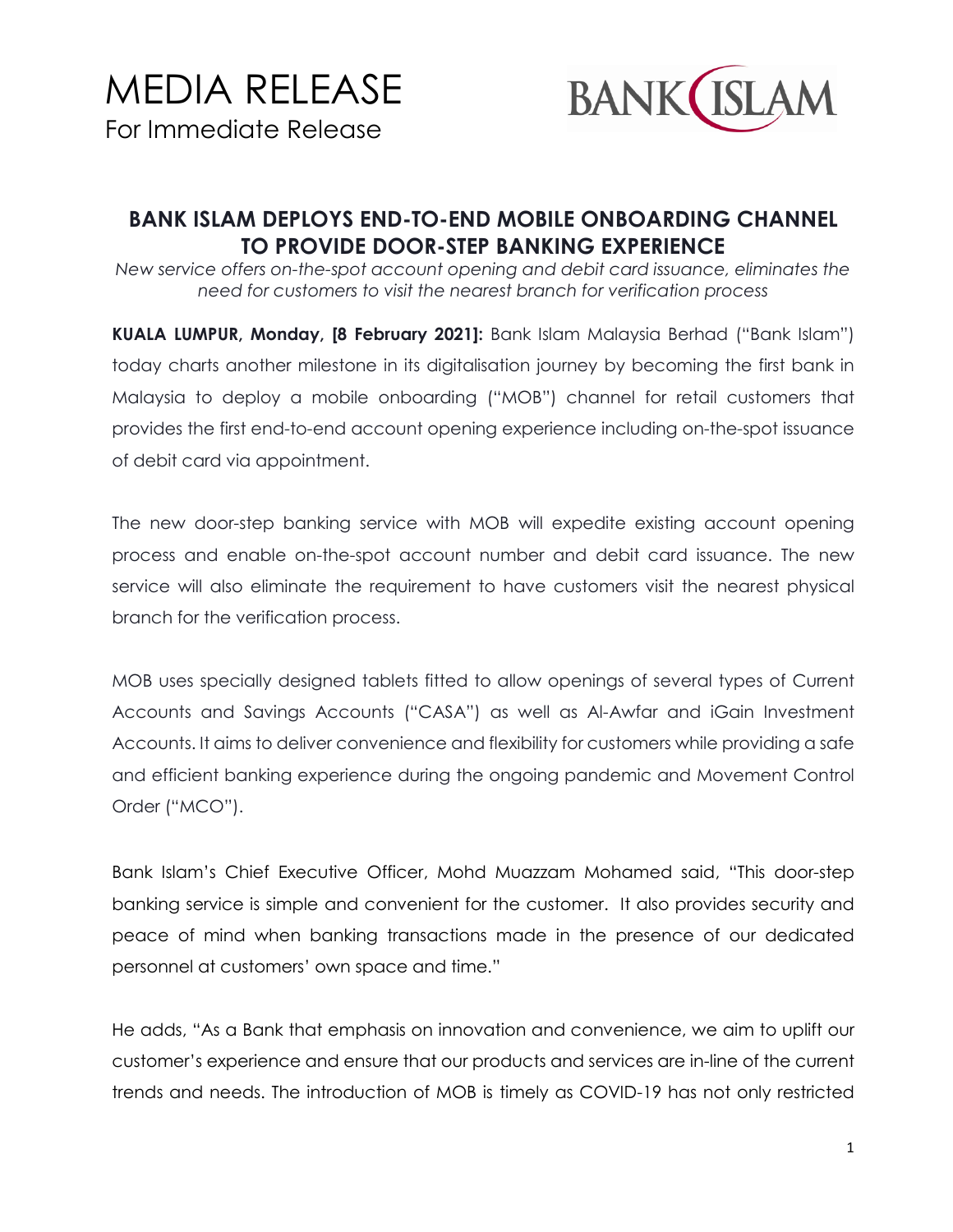public movement but heightened the need to shift into an innovative banking service that's efficient and ensures the public's safety."

Previously Bank Islam has introduced the Virtual Account Opening ("VAO") platform where customers can fill in their information online but requires the verification process to be completed at the branch.

MOB will only take 6 minutes to complete the customer's account opening process and is free of charge. The by-appointment-only service is available nationwide, from 9:00 am to 10:00 pm daily, subject to the standard operating procedure ("SOP") set by the Government.

To make an appointment for the service, customers may fill up Bank Islam online contact form at **<https://vao.bankislam.com.my/sales/>**, and our personnel will contact them to confirm the application. Customers will only need to prepare their MyKad and other relevant supporting documents during the visit.

"The Bank is highly committed to adhering the SOP in place to ensure the safety of our customers and personnel at all times. That includes making sure that our personnel are in good health, the location chosen is safe and physical distancing is maintained," said Mohd Muazzam further.

For further information, please visit [www.bankislam.com.](http://www.bankislam.com/)

## **About Bank Islam Malaysia Berhad**

Bank Islam Malaysia Berhad was established in 1983 as the nation's first Islamic bank. To date, the bank has a network of 144 branches and more than 900 self-service terminals nationwide. To meet the diversity of the public's financial needs, Bank Islam offers more than 70 *Shariah*-based banking products and services which cater to Muslims and non-Muslims. For more information on Bank Islam products and services, visit [www.bankislam.com](http://www.bankislam.com/) or call Bank Islam Call Centre at 03-26 900 900.

## **For further information, please contact:**

| Wan Norkhairi Wan Samad              | Omar Atin                             |
|--------------------------------------|---------------------------------------|
| Head, Group Corporate Communications | <b>Assistant Vice President</b>       |
| Bank Islam Malaysia Berhad           | <b>Public Relations</b>               |
| Level 31, Menara Bank Islam          | <b>Group Corporate Communications</b> |
| No. 22, Jalan Perak                  | <b>BIMB Holdings Berhad</b>           |
| 50450 Kuala Lumpur                   | Level 31, Menara Bank Islam           |